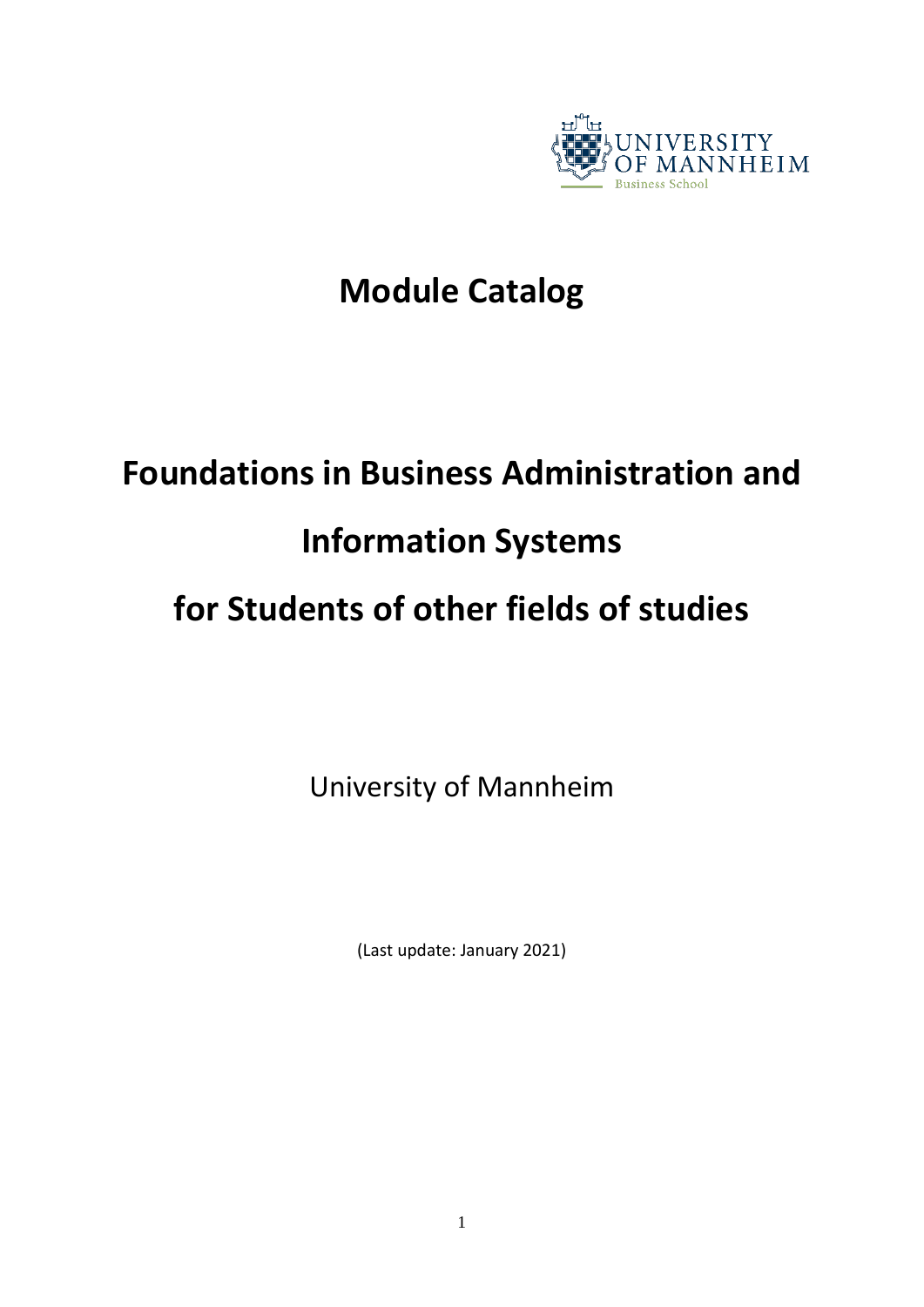# Index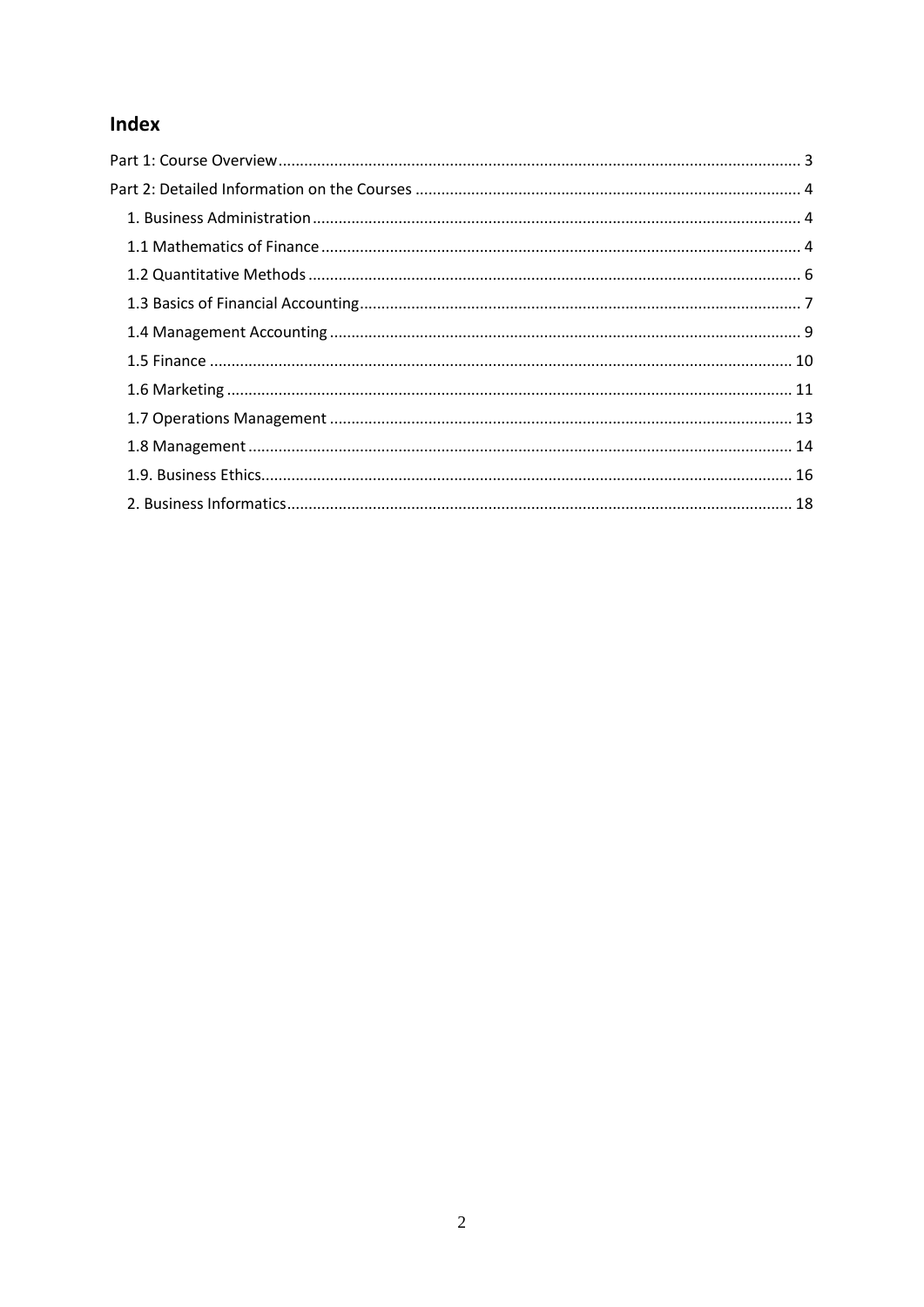## <span id="page-2-0"></span>**Part 1: Course Overview**

Detailed information on the courses can be found in part 2.

#### **1. Business Administration**

| <b>Modules</b>                        | <b>ECTS</b> |
|---------------------------------------|-------------|
| <b>Mathematics of Finance</b>         | 3           |
| <b>Quantitative Methods</b>           | 3           |
| <b>Basics of Financial Accounting</b> | 6           |
| <b>Management Accounting</b>          | 6           |
| Finance                               | 6           |
| Marketing                             | 6           |
| <b>Operations Management</b>          | 6           |
| Management                            | 6           |
| <b>Business Ethics</b>                | 3           |

### **2. Information Systems**

| <b>Modules</b>                        | <b>ECTS</b> |
|---------------------------------------|-------------|
| IS 401 Integrated Information Systems | b           |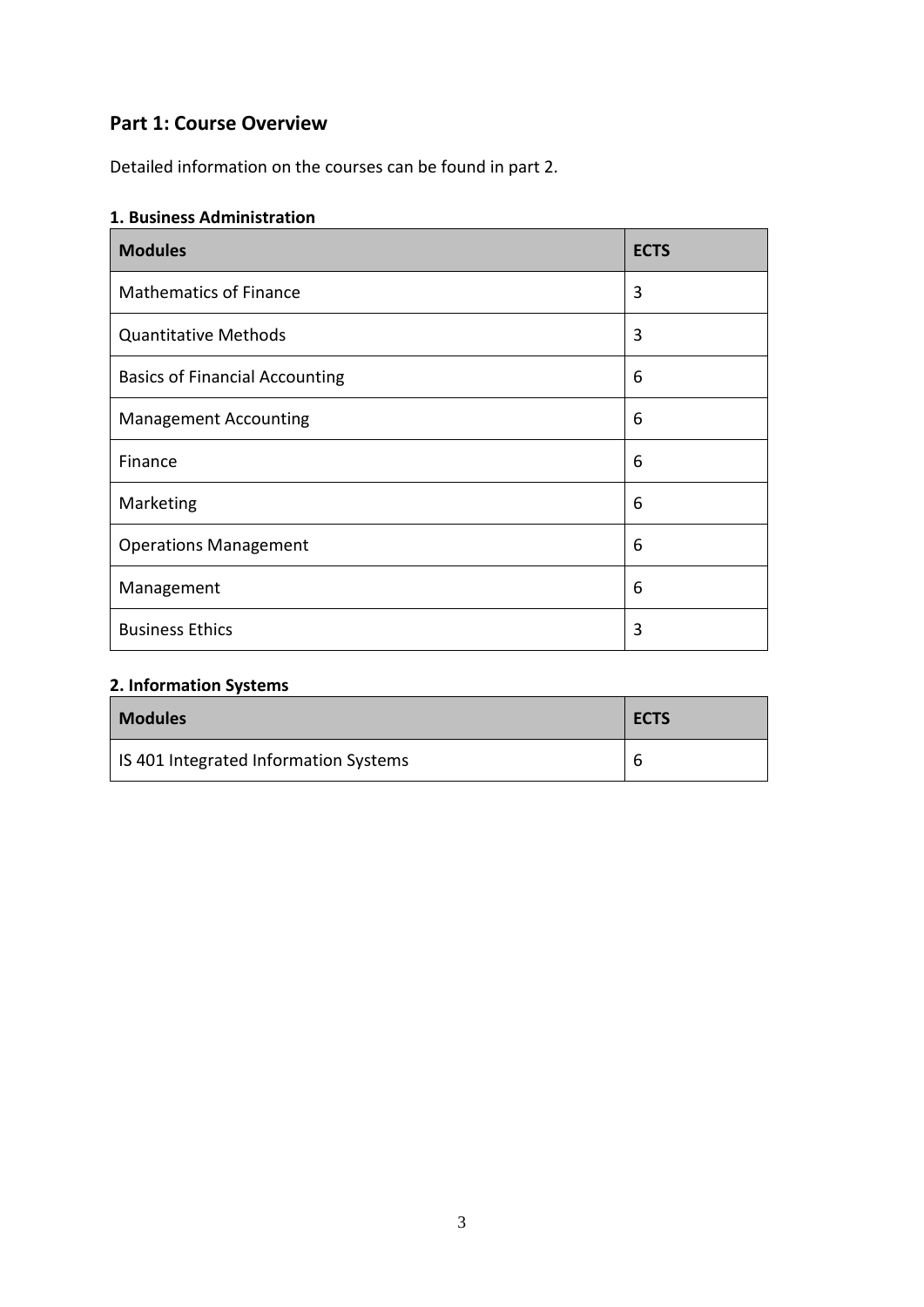## <span id="page-3-0"></span>**Part 2: Detailed Information on the Courses**

General Information:

- Every course generally takes one semester.
- Further information regarding requirements for passing exams (prerequisite for gaining credits) can be found in the Examination Regulations.

#### <span id="page-3-1"></span>**1. Business Administration**

#### <span id="page-3-2"></span>**1.1 Mathematics of Finance**

#### **Module: Mathematics of Finance**

#### **Contents:**

- Presentation of different interest models
- Valuation of cash flows
- Mathematics of bonds and annuities
- Bond/yield valuation

#### **Learning outcomes:**

Students are supposed to learn about and apply the fundamental methods of the mathematics of finance, as well as its application in business administration. The lecture is concerned with two basic problems. On the one hand, a payment flow will be valued (interests, dividends, bond investment). For that, specific interest models will be introduced. On the other hand, the interest yield of different investments will be defined. In addition, the mathematics of bonds and annuities will be thoroughly discussed.

#### **Prerequisites:**

**Formal: -**

**Recommended: -**

| <b>Obligatory registration: no</b> | Further information on registration: |            |   |
|------------------------------------|--------------------------------------|------------|---|
| <b>Courses</b>                     | Hours per week                       | Self-study |   |
| Lecture                            | $2*$                                 | $2*$       |   |
| Exercise class                     | $2*$                                 | $2*$       |   |
| Tutorial                           | $2*$                                 | $2*$       |   |
| <b>ECTS</b> in total               |                                      |            | 3 |
| Form of assessment                 | Written exam (45 min.)               |            |   |
| <b>Preliminary course work</b>     |                                      |            |   |
| Lecturer/Person in charge          | Prof. Dr. Peter Albrecht             |            |   |
| <b>Duration of module</b>          | *1/2 semester                        |            |   |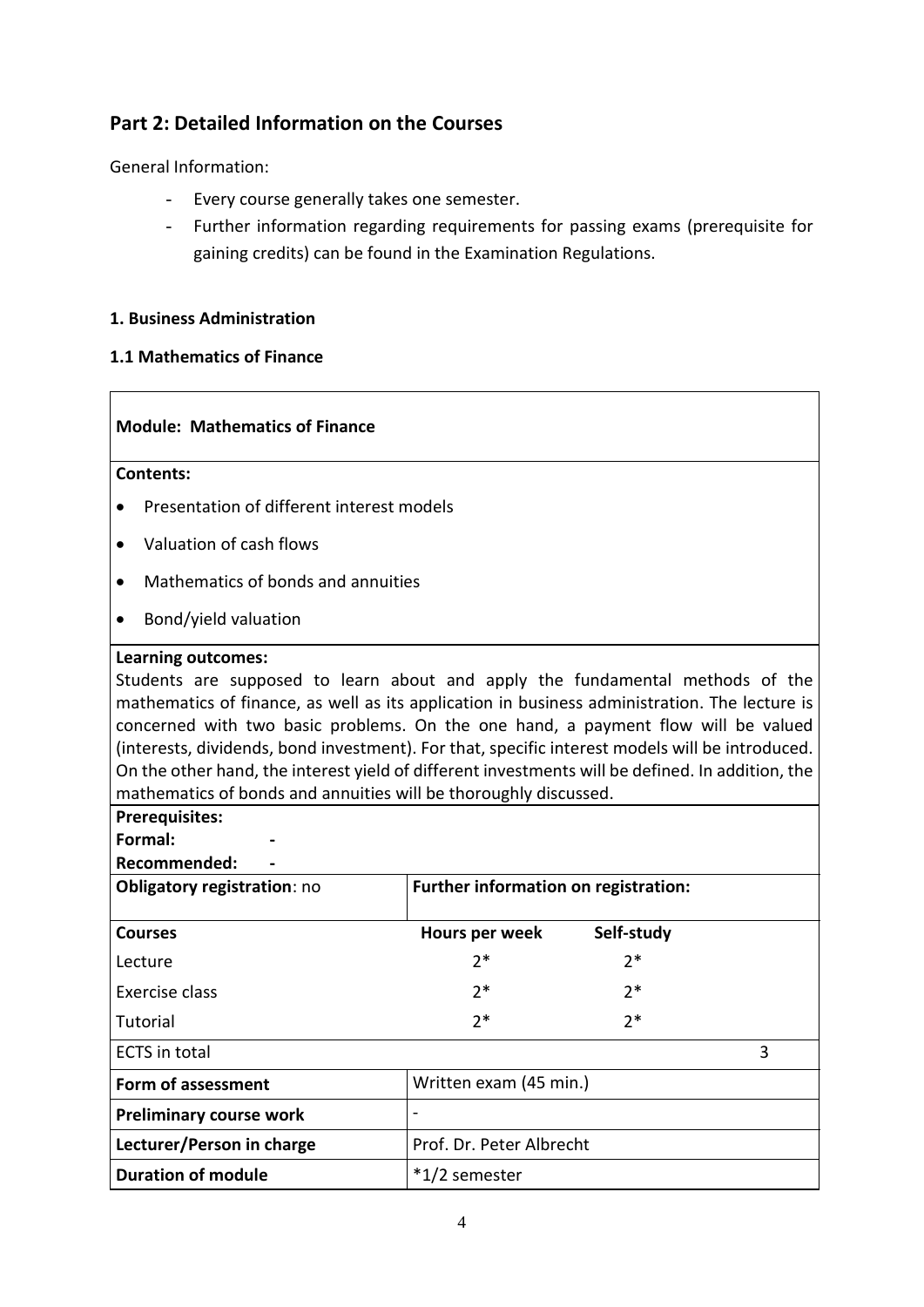| <b>Offering</b>             | Fall semester (first half)                        |  |
|-----------------------------|---------------------------------------------------|--|
| Language                    | German                                            |  |
| Grade                       | graded                                            |  |
| <b>Range of application</b> | B.Sc. Economics, B.Sc. Business Education, B.A.   |  |
|                             | Culture & Economy, LL.B. Unternehmensjurist, B.A. |  |
|                             | Sociology, B.A. Politics, LAG Politics/ Business  |  |
|                             | Economics                                         |  |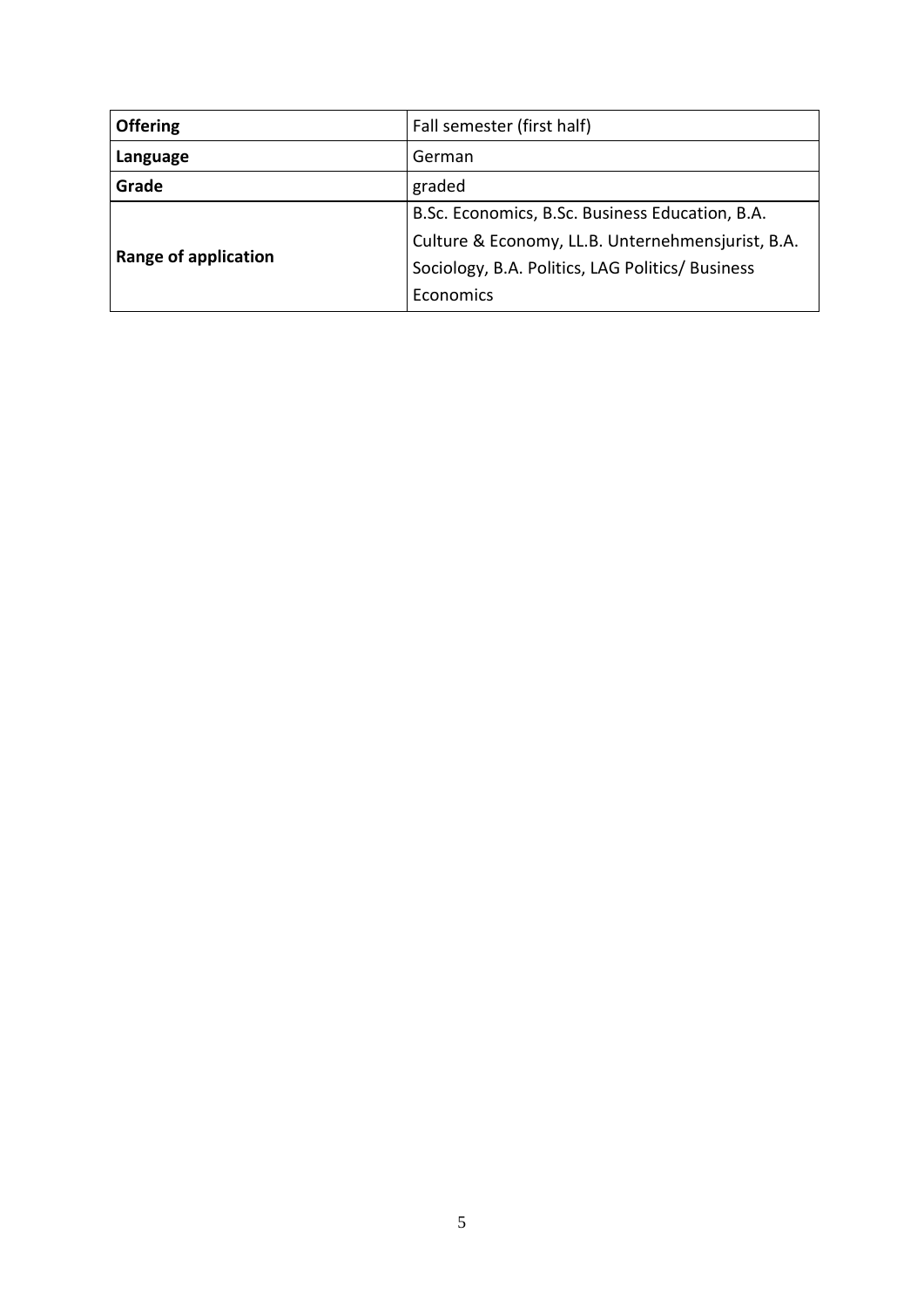#### <span id="page-5-0"></span>**1.2 Quantitative Methods**

#### **Module: Quantitative Methods**

#### **Contents:**

- Basics of linear algebra
- Solvability of linear systems of equations
- Linear optimization
- Simplex algorithm

#### **Learning outcomes:**

Students are supposed to learn about the fundamental methods of linear algebra and apply them to typical problems in business administration. In particular, different algorithms for the solution of linear systems of equations will be discussed and the concept of linear optimization will be introduced. The solution of these optimization problems plays an important role.

After this class, students should be able to demonstrate and apply program-specific knowledge to identify and solve problems in the respective academic areas.

## **Prerequisites:**

**Formal: -**

#### **Recommended: -**

| <b>Obligatory registration: no</b> | Further information on registration: - |            |  |
|------------------------------------|----------------------------------------|------------|--|
| <b>Courses</b>                     | Hours per week                         | Self-study |  |
| Lecture                            | $7*$                                   | 7*         |  |
| Exercise class                     | $7*$                                   | 2*         |  |
| Tutorial                           | $2*$                                   | ን*         |  |
|                                    |                                        |            |  |

**ECTS** in total 3

| Form of assessment             | Written exam (45 min.), optional bonus exercises  |  |
|--------------------------------|---------------------------------------------------|--|
|                                | during the semester                               |  |
| <b>Preliminary Course Work</b> |                                                   |  |
| Lecturer/Person in charge      | Prof. Dr. Cornelia Schön                          |  |
| <b>Duration of module</b>      | *1/2 semester                                     |  |
| <b>Offering</b>                | Fall semester (second half)                       |  |
| Language                       | German                                            |  |
| Grade                          | graded                                            |  |
|                                | B.Sc. Economics, B.Sc. Business Education, B.A.   |  |
| <b>Range of application</b>    | Culture & Economy, LL.B. Unternehmensjurist, B.A. |  |
|                                | Sociology, B.A. Politics, LAG Politics/ Business  |  |
|                                | Economics, B.Ed. Lehramt Gymnasium                |  |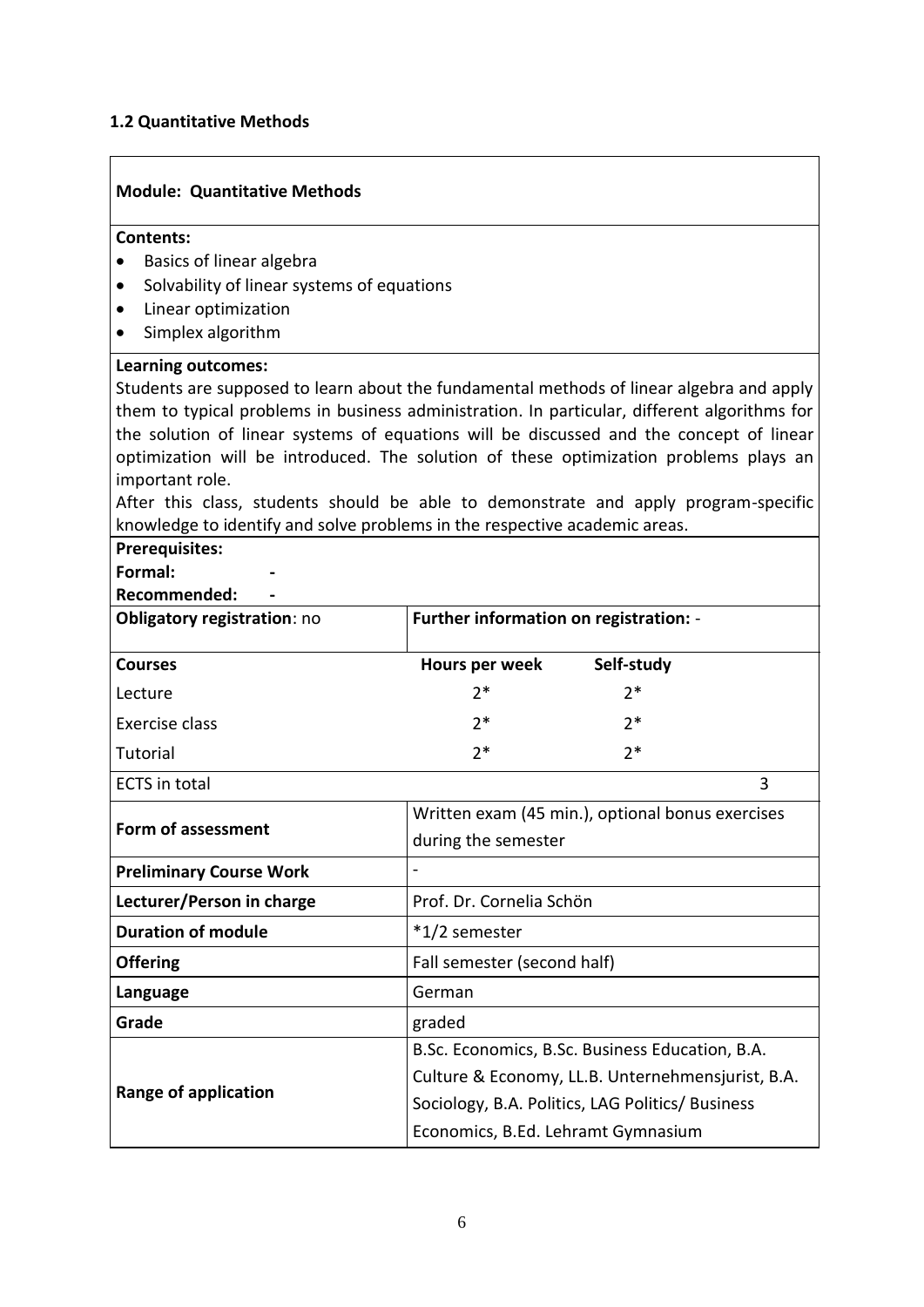#### <span id="page-6-0"></span>**1.3 Basics of Financial Accounting**

### **Module: Basics of Financial Accounting Contents:** • Introduction to accounting Inventory and balance sheet Business transactions not affecting and affecting profit and loss Accounting principles and book-keeping techniques Goods traffic Value-added tax Acquisition costs Revenues and payment transactions Amortization of fixed and current assets Accruals and deferrals Provisions • Production costs and income statement **Learning outcomes:** The students acquire well-founded knowledge of accounting and accounting techniques, as well as a fundamental understanding of the principles of orderly book-keeping (*GoB*). Based on relevant business transactions, the double entry book-keeping system is presented and applied to concrete applications in practice. Students can individually book business transactions as well as apply the necessary techniques to both open and close the respective accounts. Within the exercise and tutorial classes, students look more deeply into the topics covered in the lecture. **Prerequisites: Formal: - Recommended: - Obligatory registration: no <br><b>Further information on registration:** -**Courses Hours per week Self-study** Lecture Excercise 2 1 3 2 Tutorial 2 2 ECTS in total 6 **Form of assessment Written exam (90 min.) Preliminary Course Work Lecturer/Person in charge From Prof. Dr. Philipp Dörrenberg, Prof. Dr. Felix Vetter Duration of module** 1 semester **Offering** Spring semester **Language** German **Grade** graded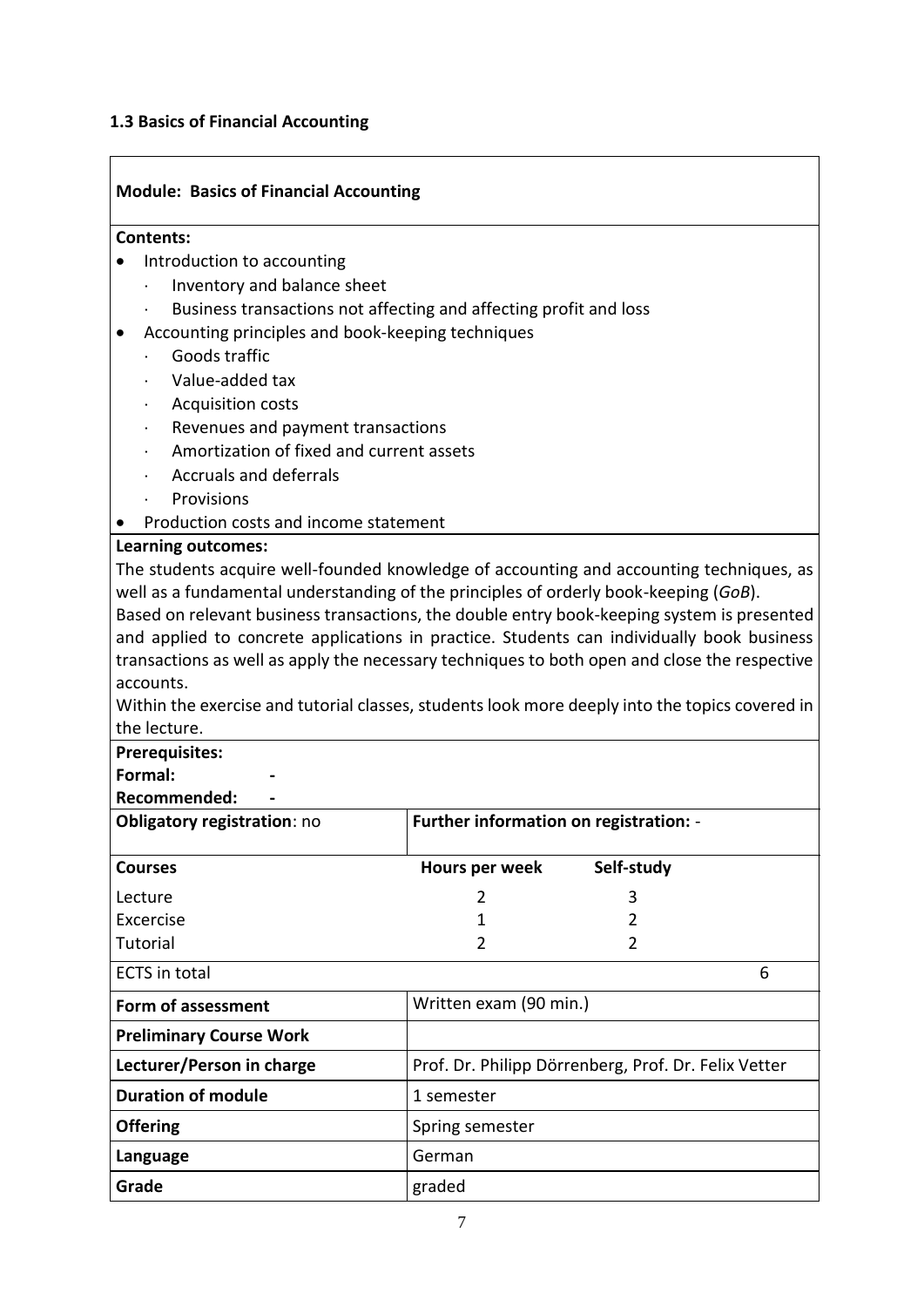|                      | B.Sc. Business Informatics, B.Sc. Business Education, |
|----------------------|-------------------------------------------------------|
|                      | B.A. Culture & Economy, LL.B. Unternehmensjurist,     |
|                      | B.Sc. Economics, B.Sc. Business Mathematics, B.A.     |
| Range of application | Sociology, B.A. Politics, LAG Politics/Business       |
|                      | Economics, M.Sc. Psychology, B.Ed. Lehramt            |
|                      | Gymnasium                                             |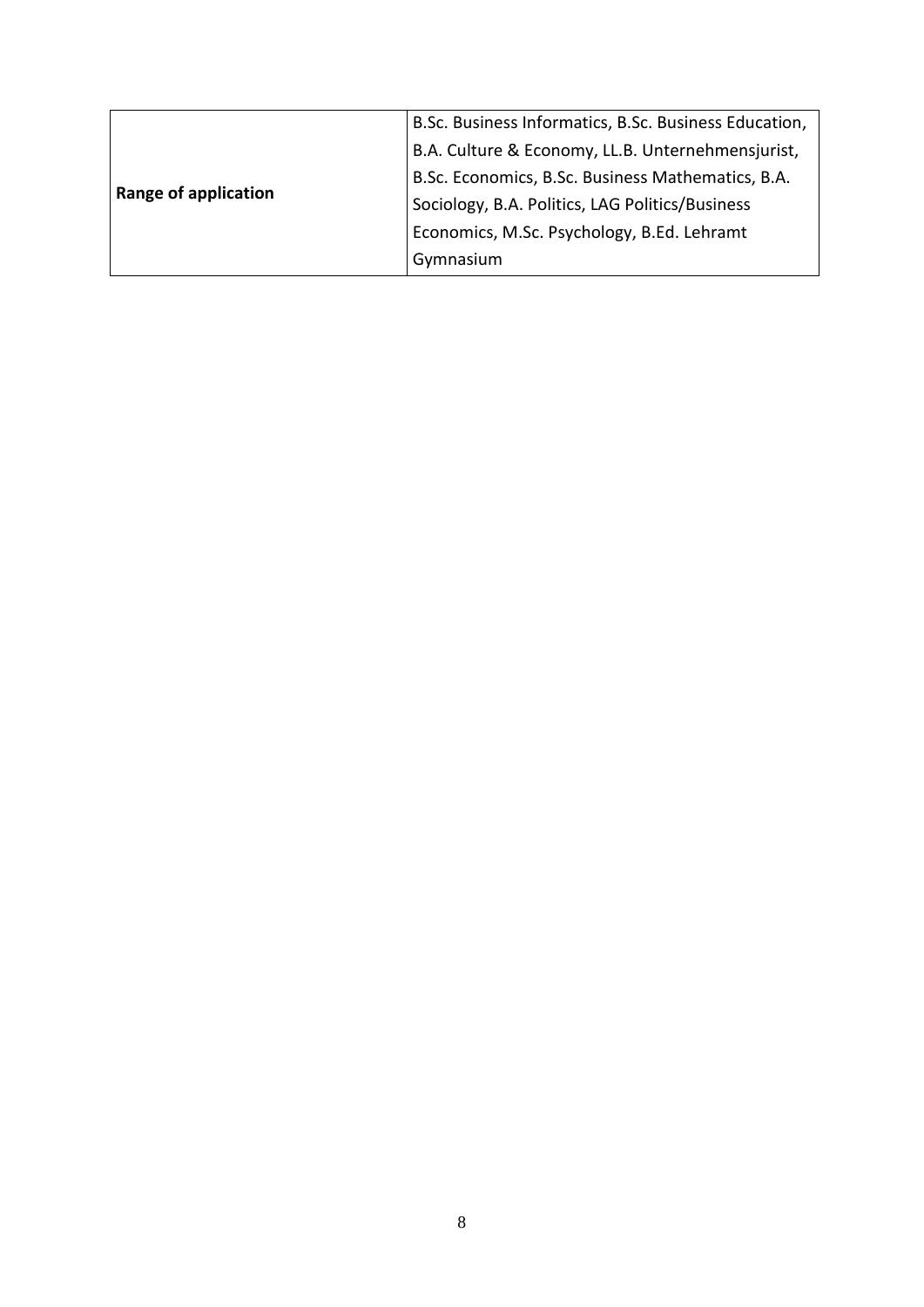### <span id="page-8-0"></span>**1.4 Management Accounting**

 $\mathbf{r}$ 

| <b>Module: Management Accounting</b>                                                                                                                                                                                                                                                                                                                                                                                                                 |                                                                                                      |  |
|------------------------------------------------------------------------------------------------------------------------------------------------------------------------------------------------------------------------------------------------------------------------------------------------------------------------------------------------------------------------------------------------------------------------------------------------------|------------------------------------------------------------------------------------------------------|--|
| Contents:                                                                                                                                                                                                                                                                                                                                                                                                                                            |                                                                                                      |  |
| Basic terms of cost and profit accounting                                                                                                                                                                                                                                                                                                                                                                                                            |                                                                                                      |  |
| Calculation, cost center and cost type accounting                                                                                                                                                                                                                                                                                                                                                                                                    |                                                                                                      |  |
| Cost schedule and cost function                                                                                                                                                                                                                                                                                                                                                                                                                      |                                                                                                      |  |
| Profit and loss account                                                                                                                                                                                                                                                                                                                                                                                                                              |                                                                                                      |  |
| Result analysis (e.g. Break even analysis)<br>٠                                                                                                                                                                                                                                                                                                                                                                                                      |                                                                                                      |  |
| Cost information for operative decisions and deviation analysis<br>٠                                                                                                                                                                                                                                                                                                                                                                                 |                                                                                                      |  |
| Process cost calculation                                                                                                                                                                                                                                                                                                                                                                                                                             |                                                                                                      |  |
| <b>Learning outcomes:</b><br>Students become familiar with the fundamental concepts of Management Accounting. They<br>can retrace the accounting flow and independently solve calculations from the field of cost<br>and profit accounting, as well as correctly interpret the results of the calculations.<br>Furthermore, the students can manage accounting problems from corporate practice.<br><b>Prerequisites:</b><br>Formal:<br>Recommended: |                                                                                                      |  |
| <b>Obligatory registration: no</b>                                                                                                                                                                                                                                                                                                                                                                                                                   | Further information on registration:                                                                 |  |
| <b>Courses</b>                                                                                                                                                                                                                                                                                                                                                                                                                                       | Self-study<br>Hours per week                                                                         |  |
| <b>Tutorial</b>                                                                                                                                                                                                                                                                                                                                                                                                                                      | 2<br>4                                                                                               |  |
| Exercise class                                                                                                                                                                                                                                                                                                                                                                                                                                       | $\overline{2}$<br>4                                                                                  |  |
| <b>ECTS</b> in total                                                                                                                                                                                                                                                                                                                                                                                                                                 | 6                                                                                                    |  |
| Form of assessment                                                                                                                                                                                                                                                                                                                                                                                                                                   | Written exam (90 min.)                                                                               |  |
| <b>Preliminary Course Work</b>                                                                                                                                                                                                                                                                                                                                                                                                                       |                                                                                                      |  |
| Lecturer/Person in charge                                                                                                                                                                                                                                                                                                                                                                                                                            | Prof. Dr. Jannis Bischof                                                                             |  |
| <b>Duration of module</b>                                                                                                                                                                                                                                                                                                                                                                                                                            | 1 semester                                                                                           |  |
| <b>Offering</b>                                                                                                                                                                                                                                                                                                                                                                                                                                      | Spring semester                                                                                      |  |
| Language                                                                                                                                                                                                                                                                                                                                                                                                                                             | German                                                                                               |  |
| Grade                                                                                                                                                                                                                                                                                                                                                                                                                                                |                                                                                                      |  |
|                                                                                                                                                                                                                                                                                                                                                                                                                                                      | B.Sc. Business Informatics, B.Sc. Business Education,                                                |  |
|                                                                                                                                                                                                                                                                                                                                                                                                                                                      | B.A. Culture & Economy, LL.B. Unternehmensjurist,                                                    |  |
| <b>Range of application</b>                                                                                                                                                                                                                                                                                                                                                                                                                          | B.Sc. Economics, B.Sc. Business Mathematics, B.A.<br>Sociology, B.A. Politics, LAG Politics/Business |  |
|                                                                                                                                                                                                                                                                                                                                                                                                                                                      | Economics, M.Sc. Psychology                                                                          |  |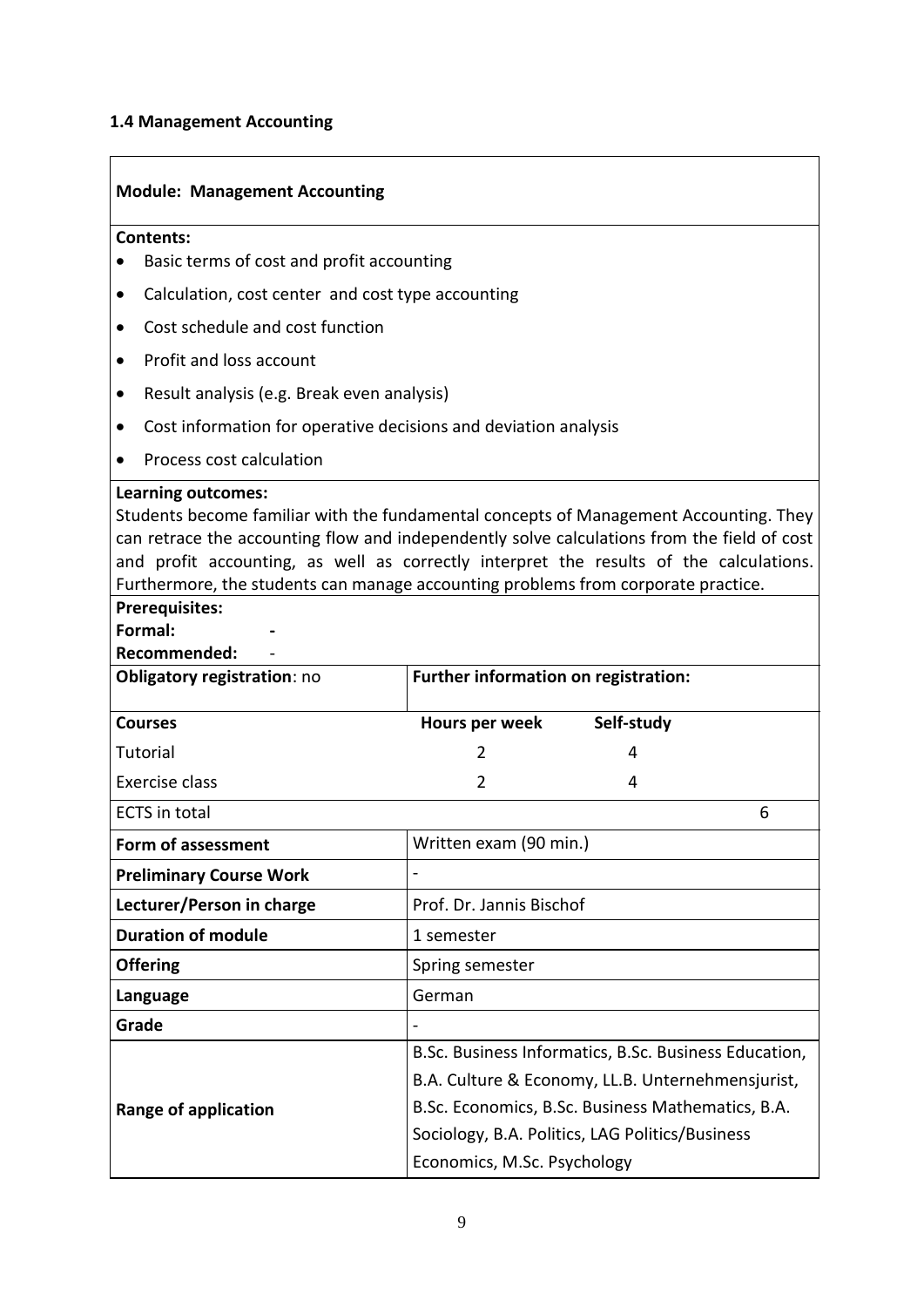#### <span id="page-9-0"></span>**1.5 Finance**

| <b>Module: Finance</b>                                                                        |                                              |                                                       |  |
|-----------------------------------------------------------------------------------------------|----------------------------------------------|-------------------------------------------------------|--|
| <b>Contents:</b>                                                                              |                                              |                                                       |  |
| Principles of finance, decision making and accounting<br>1.                                   |                                              |                                                       |  |
| 2.                                                                                            | Goals, Governance and legal form of the Firm |                                                       |  |
| Investment calculus, NPV method<br>3.                                                         |                                              |                                                       |  |
| Internal rate of return and Payback period rule<br>4.                                         |                                              |                                                       |  |
| Financing forms, Equity/Debt Issuing<br>5.<br><b>Risk and Return</b>                          |                                              |                                                       |  |
| 6.<br>7. Portfolio Theory                                                                     |                                              |                                                       |  |
| 8. CAPM                                                                                       |                                              |                                                       |  |
| 9. Capital Structure and WACC                                                                 |                                              |                                                       |  |
| <b>Learning outcomes:</b>                                                                     |                                              |                                                       |  |
| Participants of this Course are familiar with different investment methods and learn how to   |                                              |                                                       |  |
| make decisions under certainty employing the most prevalent methods from practice.            |                                              |                                                       |  |
| Moreover, they know the most important funding sources of companies and are able to price     |                                              |                                                       |  |
| common securities employing basic methods.                                                    |                                              |                                                       |  |
| Participants of the accompanying tutorials work successfully in teams and are able to present |                                              |                                                       |  |
| exercises in a clear and convincing manner.                                                   |                                              |                                                       |  |
| <b>Prerequisites:</b><br>Formal:                                                              |                                              |                                                       |  |
|                                                                                               |                                              |                                                       |  |
| Recommended:                                                                                  |                                              |                                                       |  |
|                                                                                               |                                              |                                                       |  |
| Obligatory registration: no<br><b>Courses</b>                                                 | Further information on registration: -       |                                                       |  |
|                                                                                               | Hours per week<br>2                          | Self-study<br>5                                       |  |
| Lecture<br>Exercise class                                                                     | 1                                            | 4                                                     |  |
| <b>ECTS</b> in total                                                                          |                                              | 6                                                     |  |
| Form of assessment                                                                            | Written exam (90 min.)                       |                                                       |  |
| <b>Preliminary Course Work</b>                                                                |                                              |                                                       |  |
| Lecturer/Person in charge                                                                     | Dr. Jiri Tresl, Thomas Johann                |                                                       |  |
| <b>Duration of module</b>                                                                     | 1 semester                                   |                                                       |  |
| <b>Offering</b>                                                                               | Fall semester                                |                                                       |  |
| Language                                                                                      | German                                       |                                                       |  |
| Grade                                                                                         | graded                                       |                                                       |  |
|                                                                                               |                                              | B.Sc. Business Informatics, B.Sc. Business Education, |  |
|                                                                                               |                                              | B.A. Culture & Economy, LL.B. Unternehmensjurist,     |  |
|                                                                                               |                                              | B.Sc. Economics, B.Sc. Business Mathematics, B.A.     |  |
| <b>Range of application</b>                                                                   |                                              | Sociology, B.A. Politics, LAG Politics/Business       |  |
|                                                                                               |                                              | Economics, M.Sc. Psychology, B.Ed. Lehramt            |  |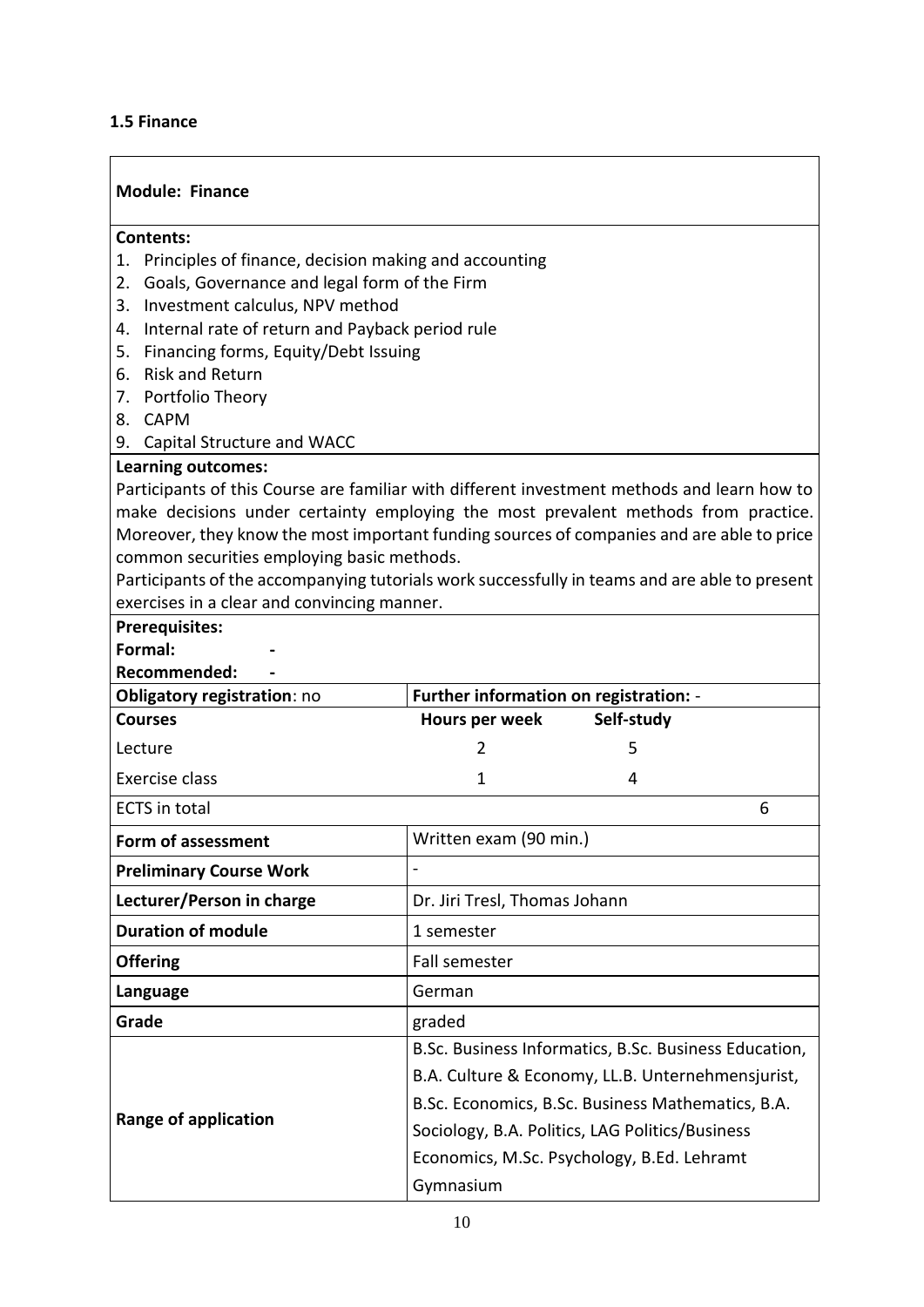#### <span id="page-10-0"></span>**1.6 Marketing**

#### **Module: Marketing**

#### **Contents:**

- 1. General basics
- 2. Theoretical perspectives: consumer behavior
- 3. Information-related perspective: foundations of market research
- 4. Strategic perspective: strategic marketing
- 5. Instrumental perspective:
	- 5.1 Foundations of product policy
	- 5.2 Foundations of price policy
	- 5.3 Foundations of communication policy
	- 5.4 Foundations of distribution and sales policy
- 6. Institutional perspective:
	- 6.1 Services marketing
	- 6.2 Business-to-business marketing
	- 6.3 International marketing

#### **Learning outcomes:**

Students gain a thorough overview on relevant questions and functions of marketing and learn basic as well as specific concepts of it. The aim is to provide participants a comprehensive understanding of marketing concepts to apply them for identifying and solving questions related to marketing in business decision making processes. Moreover, students acquire the competence to critically reflect marketing decisions and to apply basic mathematical methods for analyzing and addressing relevant questions of marketing.

## **Prerequisites:**

**Formal: - Recommended: -**

| <b>Obligatory registration: no</b> | Further information on registration: -                                                                                                 |            |   |
|------------------------------------|----------------------------------------------------------------------------------------------------------------------------------------|------------|---|
| <b>Courses</b>                     | Hours per week                                                                                                                         | Self-study |   |
| Lecture                            | 2                                                                                                                                      | 3          |   |
| Exercise class                     |                                                                                                                                        |            |   |
| Tutorial                           | 2                                                                                                                                      |            |   |
| <b>ECTS</b> in total               |                                                                                                                                        |            | 6 |
| Form of assessment                 | Written exam (90 min.)                                                                                                                 |            |   |
| <b>Preliminary Course Work</b>     |                                                                                                                                        |            |   |
| Lecturer/Person in charge          | Prof. Dr. Dr. h.c. mult. Christian Homburg / Prof. Dr.<br>Sabine Kuester / Prof. Dr. Florian Stahl / Prof. Dr.<br><b>Florian Kraus</b> |            |   |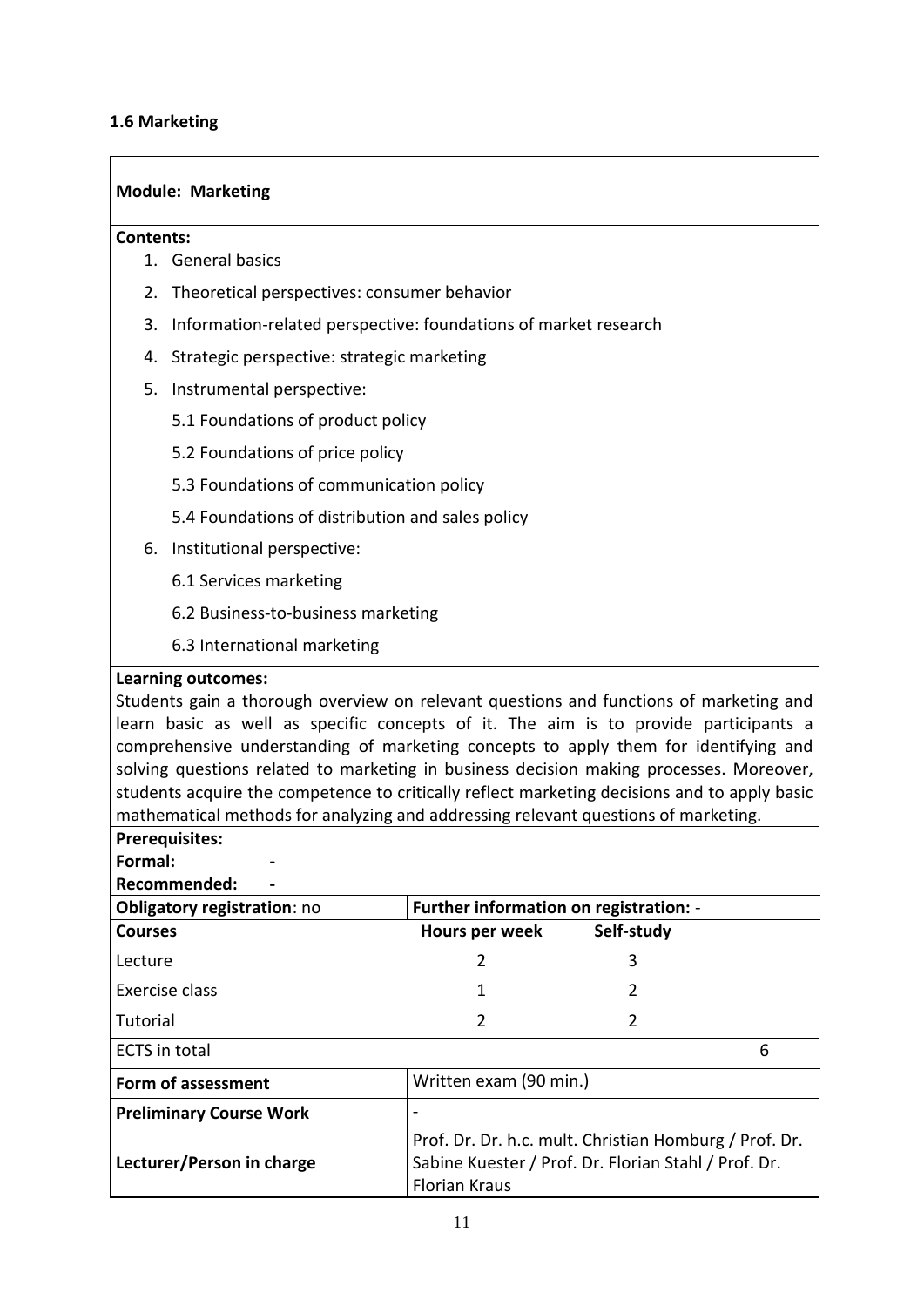| <b>Duration of module</b> | 1 semester                                            |
|---------------------------|-------------------------------------------------------|
| <b>Offering</b>           | Fall semester                                         |
| Language                  | German                                                |
| Grade                     | graded                                                |
| Range of application      | B.Sc. Business Informatics, B.Sc. Business Education, |
|                           | B.A. Culture & Economy, LL.B. Unternehmensjurist,     |
|                           | B.Sc. Psychology, B.Sc. Economics, B.Sc. Business     |
|                           | Mathematics, B.A. Sociology, B.A. Politics, LAG       |
|                           | Politics/Business Economics, M.Sc. Psychology         |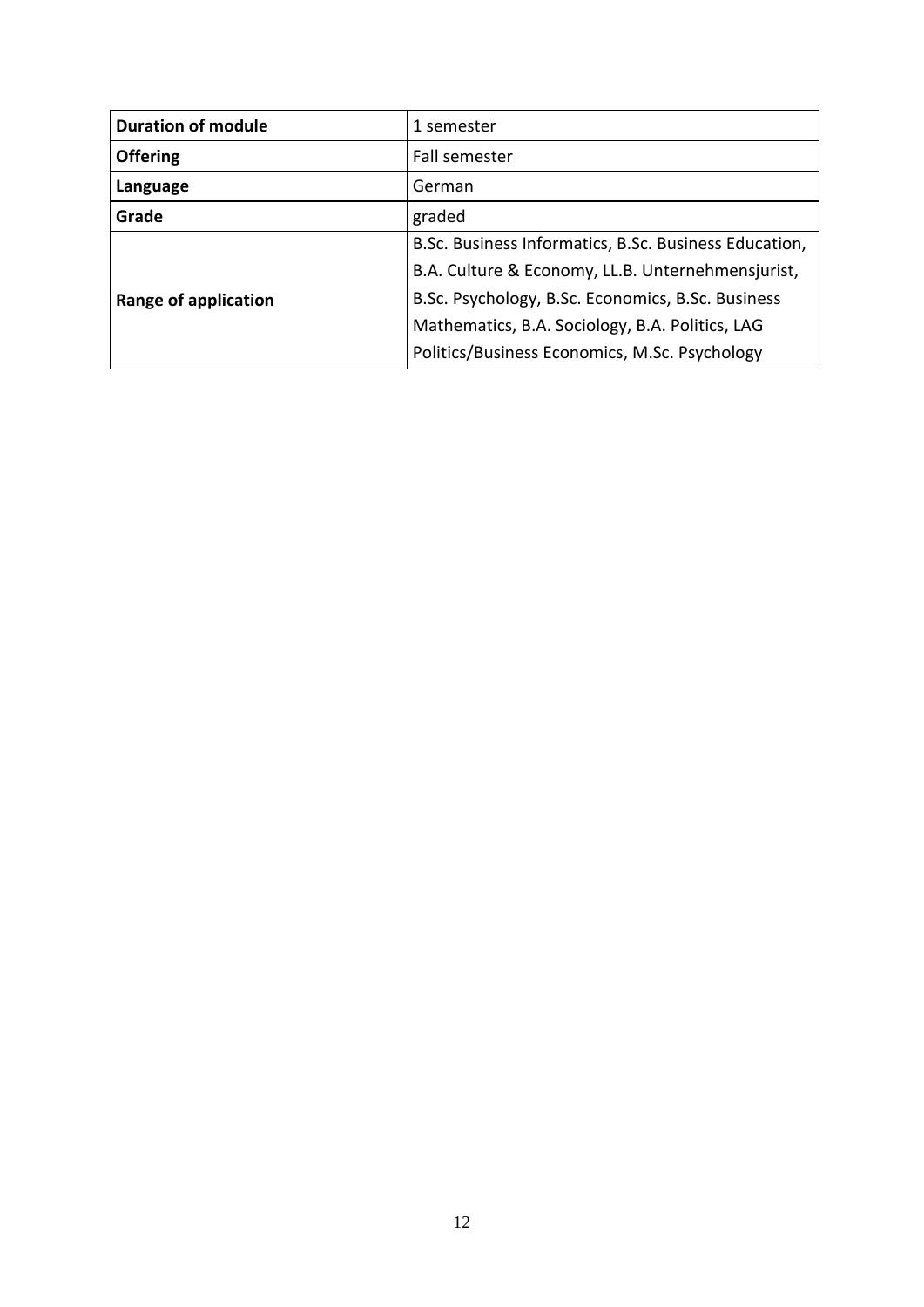#### <span id="page-12-0"></span>**1.7 Operations Management**

#### **Module: Operations Management**

#### **Contents:**

Role of operations management; fundamental planning tasks of operation management; planning methods; main features of production planning, transportation planning and inventory management.

#### **Learning outcomes:**

Students acquire and apply basic concepts, theories and methods of operations management. This includes:

- $\triangleright$  Understanding of essential planning tasks of operations management
- $\triangleright$  Understanding of key trade-offs in operations management
- $\triangleright$  Ability to structure and model complex planning tasks
- $\triangleright$  Familiarity with common solution methods for planning tasks in operations management

| Mathematics, Management                                                      |                                                        |  |
|------------------------------------------------------------------------------|--------------------------------------------------------|--|
| Further information on registration: -<br><b>Obligatory registration: no</b> |                                                        |  |
| Hours per week                                                               | Self-study                                             |  |
| 2                                                                            | 2                                                      |  |
| 2                                                                            | 2                                                      |  |
| $\overline{2}$                                                               | $\mathfrak{p}$                                         |  |
|                                                                              | 6                                                      |  |
| Written exam (90 min.)                                                       |                                                        |  |
|                                                                              |                                                        |  |
|                                                                              | Prof. Dr. Raik Stolletz / Prof. Dr. Moritz Fleischmann |  |
| 1 semester                                                                   |                                                        |  |
| <b>Fall semester</b>                                                         |                                                        |  |
| German                                                                       |                                                        |  |
| graded                                                                       |                                                        |  |
|                                                                              | B.Sc. Business Informatics, B.Sc. Business Education,  |  |
| B.A. Culture & Economy, B.Sc. Economics, B.Sc.                               |                                                        |  |
| Business Mathematics, B.A. Sociology, B.A. Politics,                         |                                                        |  |
|                                                                              | LAG Politics/Business Economics, M.Sc. Psychology      |  |
|                                                                              |                                                        |  |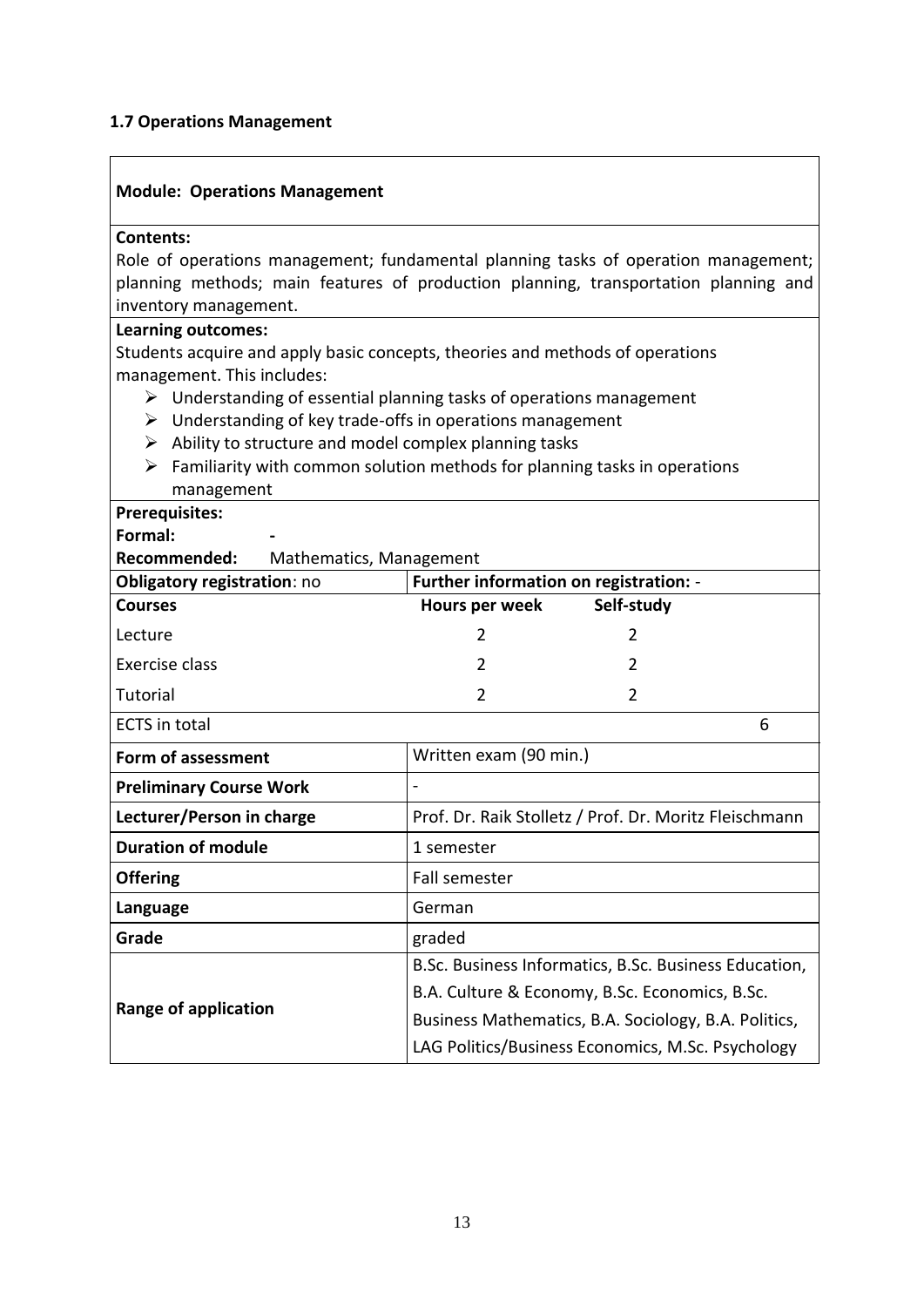#### <span id="page-13-0"></span>**1.8 Management**

#### **Module: Management**

#### **Contents:**

This introductory course provides students who chose business administration as a minor subject with the fundamental understanding of management of organizations. First, the lecture gives an overview about the importance of management in general, and it highlights its relevance as an academic discipline. Furthermore, it discusses its theoretical and conceptual foundations, and elaborates on the management functions planning and control, organization, human resources, and leadership. Working on the topics management and ethics, international management, nonprofit management and public management, the course illustrates current challenges in the field of management.

#### **Learning outcomes:**

By the end of the module students will be able to:

- explain the importance and the historical development of management, and of the academic discipline of management,
- explain the theoretical and conceptual foundations of management, and to apply them to real life examples,
- explain the process of management including its functions planning and control, organization, human resources, and leadership,
- understand the conflict between management and ethics, and to explain problems resulting therefrom,
- explain current challenges (e. g. internationalisation) and areas (e. g. public and non-profit management) in the field of management.

| <b>Prerequisites:</b>          |                                        |            |   |
|--------------------------------|----------------------------------------|------------|---|
| Formal:                        |                                        |            |   |
| Recommended:                   |                                        |            |   |
| Obligatory registration: no    | Further information on registration: - |            |   |
| <b>Courses</b>                 | Hours per week                         | Self-study |   |
| Lecture (online)               |                                        |            |   |
| Exercise class                 | 1                                      | 4          |   |
| <b>ECTS</b> in total           |                                        |            | 6 |
| Form of assessment             | Written exam (90 min.)                 |            |   |
| <b>Preliminary Course Work</b> |                                        |            |   |
| Lecturer/Person in charge      | Prof. Dr. Bernd Helmig                 |            |   |
| <b>Duration of module</b>      | 1 semester                             |            |   |
| <b>Offering</b>                | Spring semester                        |            |   |
| Language                       | German                                 |            |   |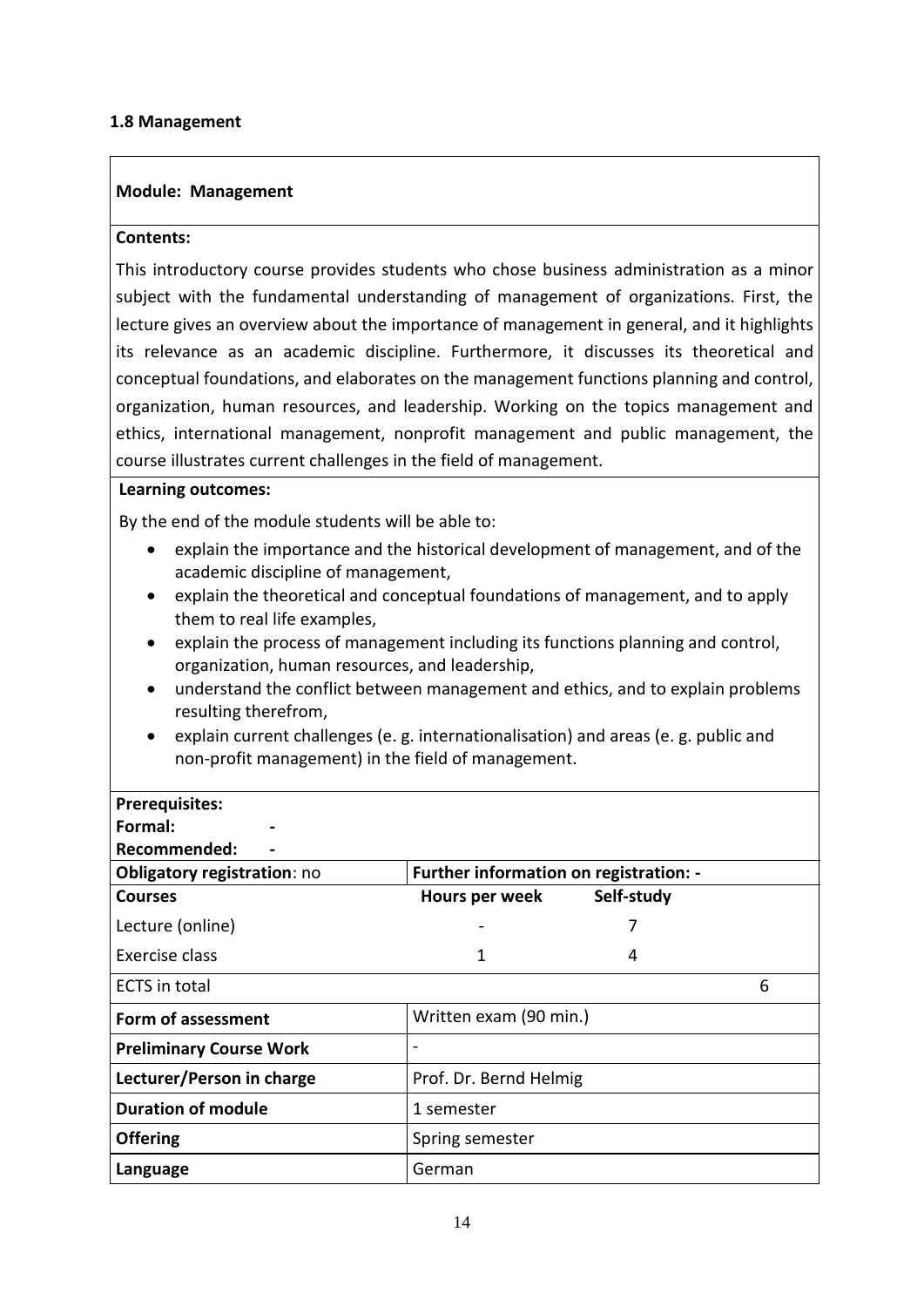| Grade                       | graded                                                |
|-----------------------------|-------------------------------------------------------|
| <b>Range of application</b> | B.Sc. Business Informatics, B.Sc. Business Education, |
|                             | B.A. Culture & Economy, LL.B. Unternehmensjurist,     |
|                             | B.Sc. Psychology, B.Sc. Economics, B.Sc. Business     |
|                             | Mathematics, B.A. Sociology, B.A. Politics, LAG       |
|                             | Politics/Business Economics, M.Sc. Psychology, B.Ed.  |
|                             | Lehramt Gymnasium                                     |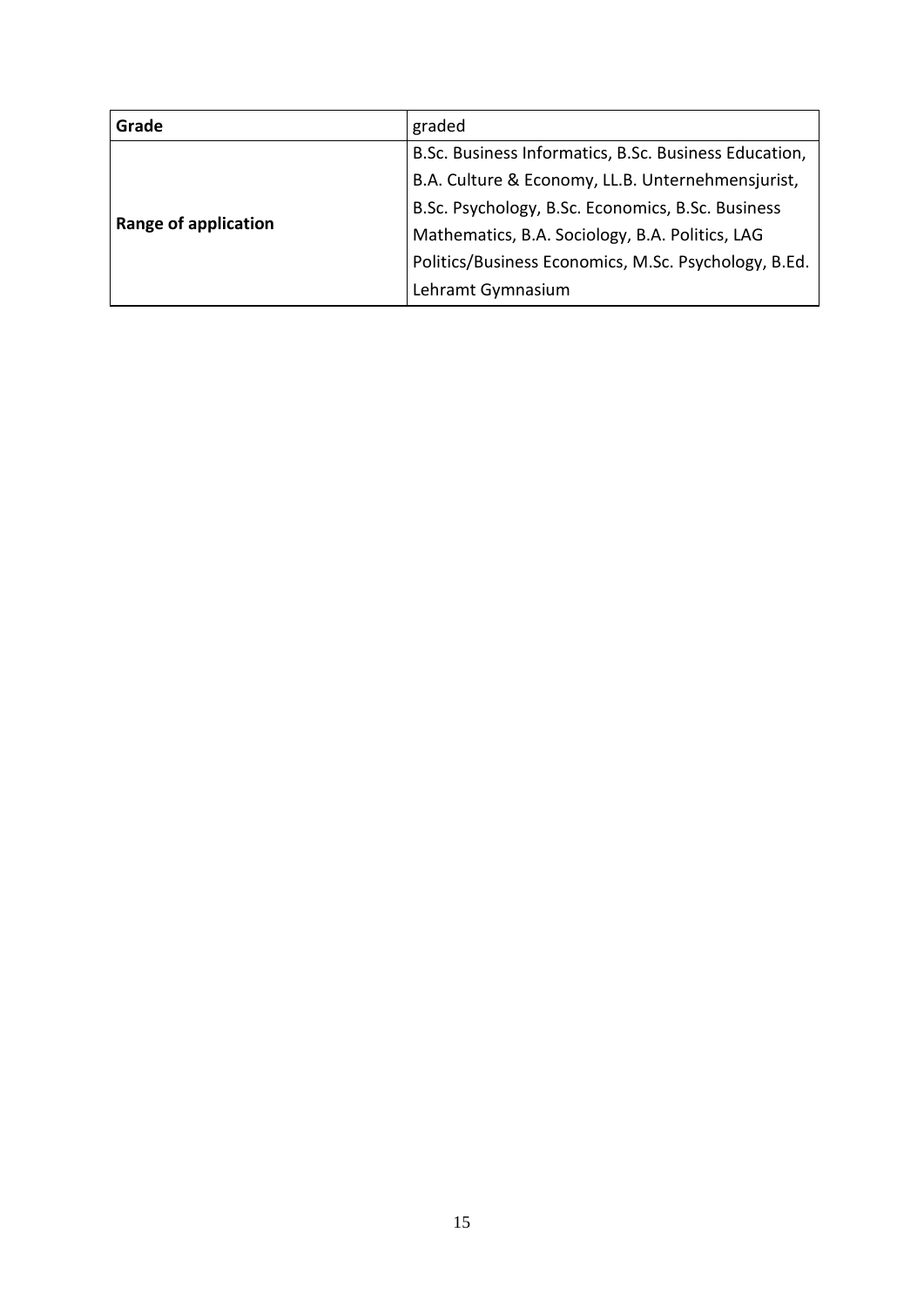#### <span id="page-15-0"></span>**1.9. Business Ethics**

Offer of the course Business Ethics by the School of the Humanities.

#### **Module: Business Ethics**

#### **Contents:**

Presentation and discussion of fundamental approaches in normative ethics (utilitarianism, social contract theory, Kantianism); introduction to the basic terms of business ethics (shareholder vs. stakeholder, relation of ethics and economics/normative vs. empirical projects); fundamental questions in business ethics: moral quality of the free market/of capitalism (distribution/inequality; externalities etc.); presentation and discussion of standard theories of business ethics (Homann, Ulrich etc.). Case studies (variable: e.g. Ford Pinto; corporate downsizing; sweatshops; advertising). Special ethical issues (variable: e.g. insider training; whistle-blowing). Guest lectures on social business etc.

#### **Learning outcomes:**

Specialized competence:

- **•** introductory knowledge of basic positions in business ethics and in corporate ethics
- **•** practicing a critical competence on case studies
- **•** acquiring background knowledge of this specific area independently
- **•** formulating and categorizing the pertinent contents in a written form

Methodical competence:

- **•** understanding, processing and formulating the contents in a written form
- **•** reconstructing and evaluating the contents conveyed
- **•** critical and independent thinking and reasoning

Personal competence:

**•** identifying the economic function of ethics and morals

The course should increase the motivation to act ethically, e.g. also by broadening the horizon of possibilities.

| u pussibilititus.                  |                                        |            |   |
|------------------------------------|----------------------------------------|------------|---|
| <b>Prerequisites:</b>              |                                        |            |   |
| Formal:                            |                                        |            |   |
| Recommended:                       |                                        |            |   |
| <b>Obligatory registration: no</b> | Further information on registration: - |            |   |
| <b>Courses</b>                     | Hours per week                         | Self-study |   |
| Lecture                            | 4                                      | 2          |   |
| <b>ECTS</b> in total               |                                        |            | 3 |
| Form of assessment                 | Written exam (60 min.)                 |            |   |
| <b>Preliminary Course Work</b>     |                                        |            |   |
| Lecturer/Person in charge          | PD Dr. Julius Schälike                 |            |   |
| <b>Duration of module</b>          | 1 semester                             |            |   |
| <b>Offering</b>                    | Fall semester                          |            |   |
| Language                           | German                                 |            |   |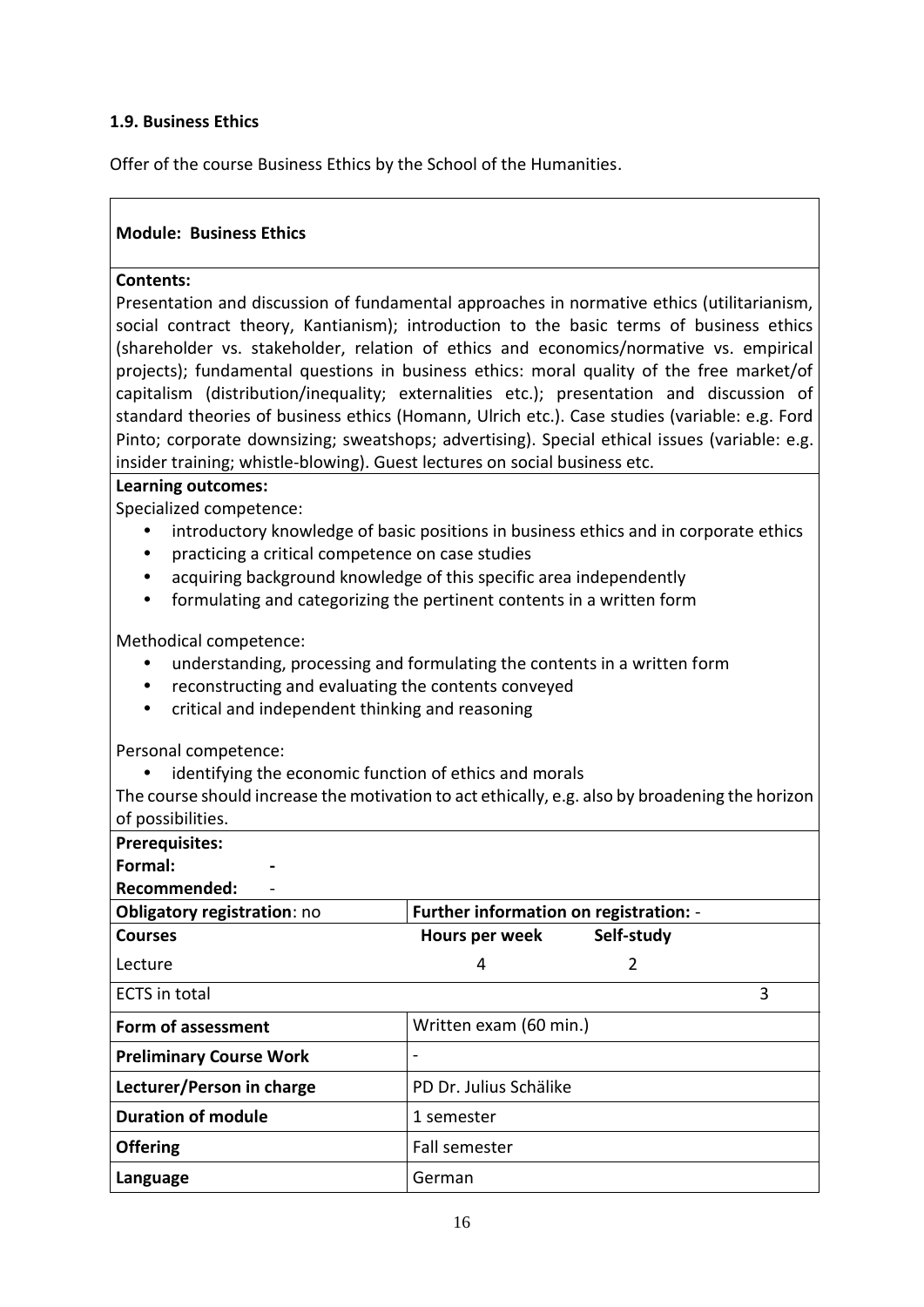| Grade                       | graded                                         |
|-----------------------------|------------------------------------------------|
| <b>Range of application</b> | Bachelor Culture and Economy (subject area:    |
|                             | Business Administration), Bachelor Culture and |
|                             | Economy: Philosophy (subject area: Economics), |
|                             | Bachelor Economics and Business Education,     |
|                             | Teacher Education Philosophy/Ethics; Master    |
|                             | Psychology (minor: Philosophy)                 |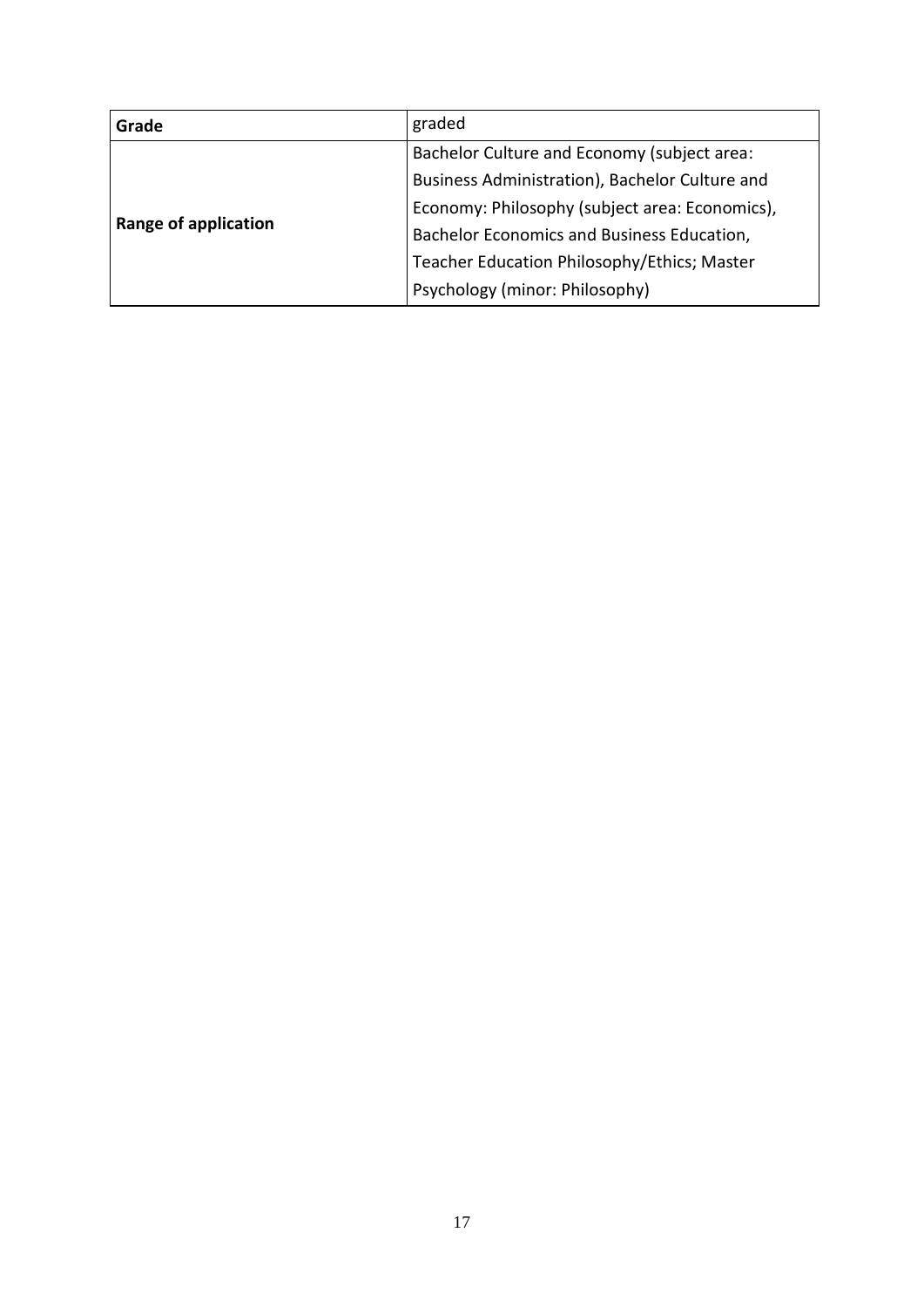#### <span id="page-17-0"></span>**2. Business Informatics**

#### **Module: IS 401 Integrated Information Systems**

#### **Contents:**

This course first outlines the basics of data and business process modelling based on widespread approaches such as entity relationship diagrams, event-driven process chains (EPC), and business process model and notation (BPMN). The remainder of the course then focuses on the use and purpose of integrated information systems across different functional areas in industrial companies. Finally, basics of management support systems such as business intelligence systems are addressed.

- Business Process Modelling
- Application Systems in
	- o Research and Development
	- o Marketing and Sales
	- o Procurement and Warehousing
	- o Production
	- o Shipping and Customer Service
	- o Finance, Accounting, HR
- Planning and Control Systems

#### **Literature:**

- Mertens et al.: Grundzüge der Wirtschaftsinformatik, 7. Aufl., Springer 2001
- Mertens: Integrierte Informationsverarbeitung, 2 Bde., Bd.1, Operative Systeme in der Industrie, 16. Aufl., Gabler 2007
- Wigand et al.: Introduction to Business Information Systems, Springer 2003

#### **Learning outcomes:**

After attending the lecture, exercises and tutorials students are able to:

- model complex business processes based on popular modelling techniques
- discuss the requirements, characteristics and effects of integrated information systems in industrial companies, including complex process interdependencies
- complete basic tasks from different functional areas in a wide-spread integrated information system.

#### **Prerequisites:**

#### **Formal: -**

| Obligatory registration: no | session        | Further information on registration:<br>registration for optional tutorials after first lecture |  |
|-----------------------------|----------------|-------------------------------------------------------------------------------------------------|--|
| <b>Courses</b>              | Hours per week | Self-study                                                                                      |  |
| Lecture                     |                |                                                                                                 |  |
| Exercise                    |                |                                                                                                 |  |
| Tutorial                    |                |                                                                                                 |  |